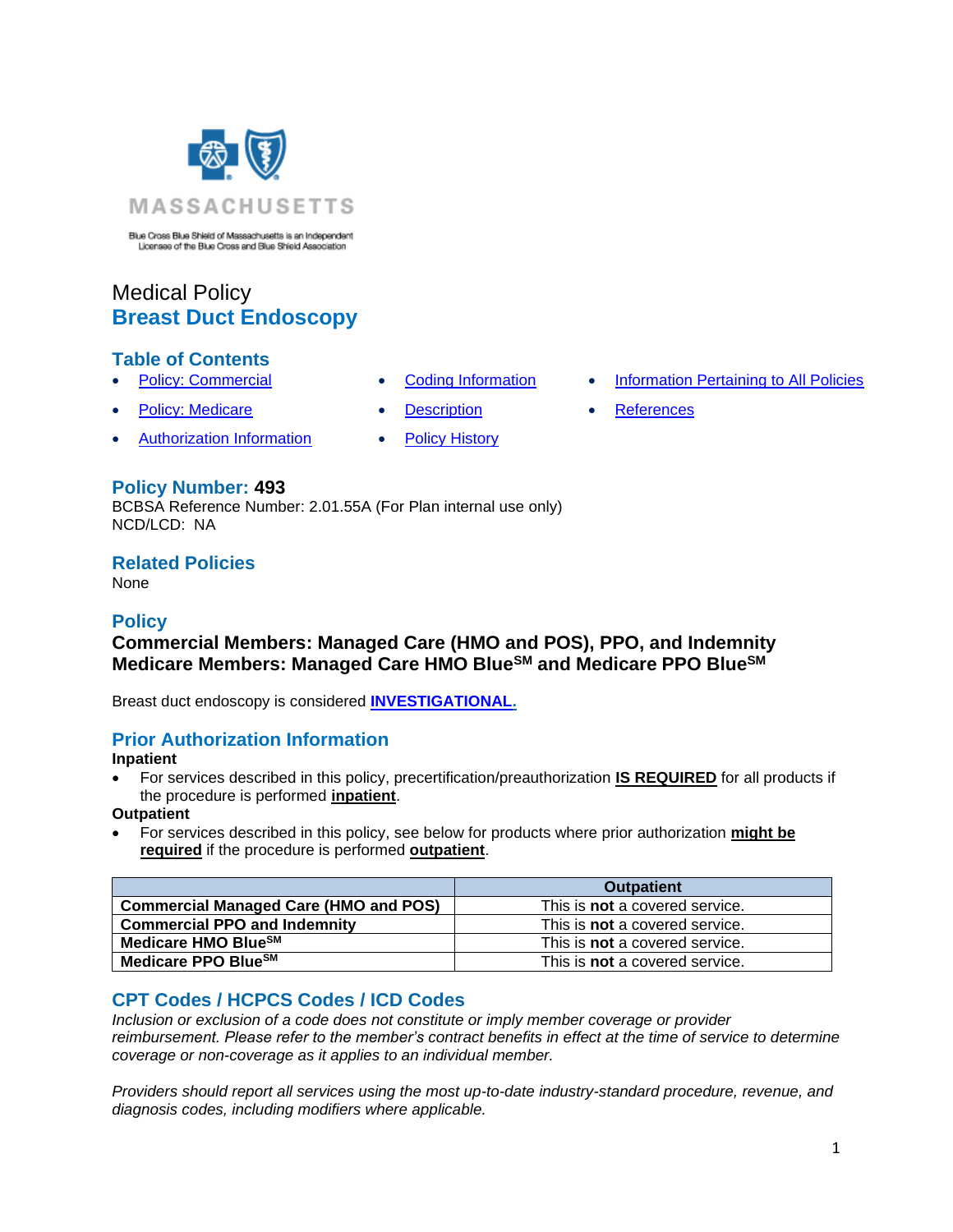# **CPT Codes**

There is no specific CPT code for this service.

### <span id="page-1-1"></span>**Description**

Breast duct endoscopy is a technique that provides for direct visual examination of the breast ducts through nipple orifice cannulation and exploration. The technique has been investigated in the following clinical situations:

- Diagnostic technique in women with spontaneous nipple discharge, where endoscopy might function as an alternative to surgical excision,
- Technique to obtain cellular material to stratify women for risk of breast cancer,
- As a follow-up test for women with atypical cytology as detected by ductal lavage,
- Delineation of intraductal disease to define margins of surgical resection, and

The direct delivery of therapeutic agents, including photodynamic therapy, laser ablation, topical biological agents, etc.

### **Summary**

The majority of published studies consisted of uncontrolled case series or retrospective studies. The procedure is considered investigational because its impact on health outcomes is uncertain.

### <span id="page-1-2"></span>**Policy History**

| Date        | <b>Action</b>                                                                                            |
|-------------|----------------------------------------------------------------------------------------------------------|
| 2/2020      | Policy updated with literature review through February 1, 2020, no references added.                     |
|             | Policy statements unchanged.                                                                             |
| $11/2011 -$ | Medical policy ICD 10 remediation: Formatting, editing and coding updates. No changes                    |
| 4/2012      | to policy statements.                                                                                    |
| 9/2011      | Reviewed - Medical Policy Group - Urology and Obstetrics/Gynecology. No changes to<br>policy statements. |
| 7/2011      | Reviewed - Medical Policy Group - Hematology and Oncology. No changes to policy<br>statements.           |
| 10/2010     | Reviewed - Medical Policy Group - Urology and Obstetrics/Gynecology. No changes to<br>policy statements. |
| 9/2010      | Reviewed - Medical Policy Group - Hematology and Oncology. No changes to policy<br>statements.           |
| 9/2009      | Reviewed - Medical Policy Group - Hematology and Oncology. No changes to policy<br>statements.           |
| 10/2008     | Reviewed - Medical Policy Group - Urology and Obstetrics/Gynecology. No changes to<br>policy statements. |
| 10/2008     | Reviewed - Medical Policy Group - Hematology and Oncology. No changes to policy<br>statements.           |
| 9/2008      | Annual policy review. No changes to policy statements.                                                   |
| 8/2008      | Annual policy review. No changes to policy statements.                                                   |
| 10/2007     | Reviewed - Medical Policy Group - Urology and Obstetrics/Gynecology. No changes to<br>policy statements. |
| 9/2007      | Reviewed - Medical Policy Group - Hematology and Oncology. No changes to policy<br>statements.           |
| 5/2007      | Annual policy review. No changes to policy statements.                                                   |

### <span id="page-1-0"></span>**[Information Pertaining to All Blue Cross Blue Shield Medical Policies](#page-1-0)**

Click on any of the following terms to access the relevant information:

[Medical Policy Terms of Use](https://www.bluecrossma.org/medical-policies/sites/g/files/csphws2091/files/acquiadam-assets/Medical_Policy_Terms_of_Use_prn.pdf) [Managed Care Guidelines](https://www.bluecrossma.org/medical-policies/sites/g/files/csphws2091/files/acquiadam-assets/Managed_Care_Guidelines_prn.pdf) [Indemnity/PPO Guidelines](https://www.bluecrossma.org/medical-policies/sites/g/files/csphws2091/files/acquiadam-assets/Indemnity_and_PPO_Guidelines_prn.pdf)

[Clinical Exception Process](https://www.bluecrossma.org/medical-policies/sites/g/files/csphws2091/files/acquiadam-assets/Clinical_Exception_Process_prn.pdf)